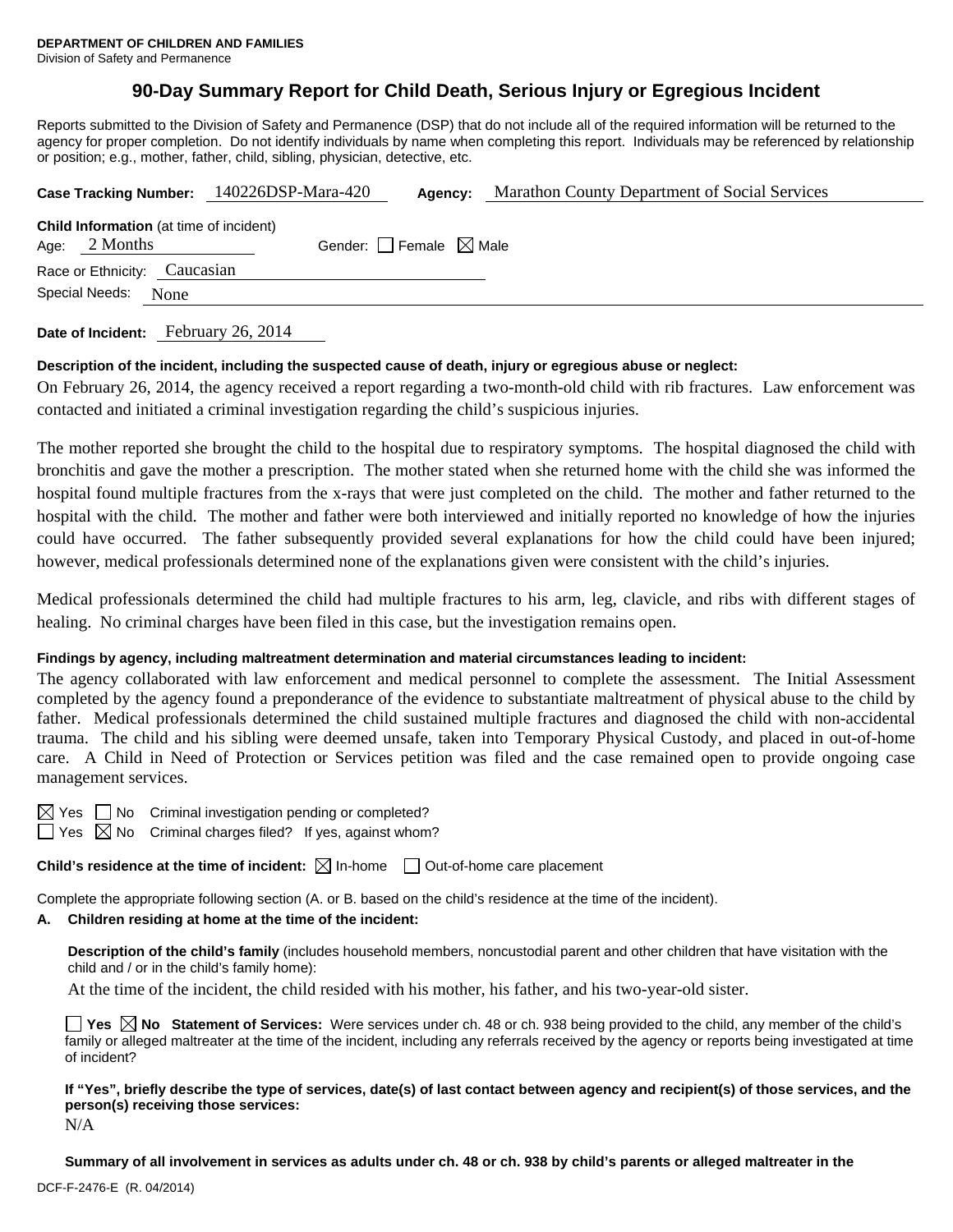**previous five years:** (Does not include the current incident.) N/A

#### **Summary of actions taken by the agency under ch. 48, including any investigation of a report or referrals to services involving the child, any member of the child's family living in this household and the child's parents and alleged maltreater.** (Does not include the current incident.)

(Note: Screened out reports listed in this section may include only the date of the report, screening decision, and if a referral to services occurred at Access. Reports that do not constitute a reasonable suspicion of maltreatment or a reason to believe that the child is threatened with harm are not required to be screened in for an initial assessment, and no further action is required by the agency.) N/A

#### **Summary of any investigation involving the child, any member of the child's family and alleged maltreater conducted under ch. 48 and any services provided to the child and child's family since the date of the incident:**

The agency collaborated with law enforcement and medical personnel to complete the assessment. The Initial Assessment completed by the agency found a preponderance of the evidence to substantiate maltreatment of physical abuse to the child by the father. Medical professionals determined the child sustained multiple fractures and diagnosed the child with nonaccidental trauma. The child and his sibling were deemed unsafe, taken into Temporary Physical Custody, and placed in out-of-home care. A Child in Need of Protection or Services petition was filed and the case remained open to provide ongoing case management services.

### **B. Children residing in out-of-home care (OHC) placement at time of incident:**

#### **Description of the OHC placement and basis for decision to place child there:** N/A

# **Description of all other persons residing in the OHC placement home:**

N/A

**Licensing history:** Including type of license, duration of license, summary of any violations by licensee or an employee of licensee or other actions that constitute a substantial failure to protect and promote the welfare of the child. N/A

### **Summary of any actions taken by agency in response to the incident:** (Check all that apply.)

|             | Screening of Access report                           | Attempted or successful reunification             |
|-------------|------------------------------------------------------|---------------------------------------------------|
| MMMMMM      | Protective plan implemented                          | Referral to services                              |
|             | Initial assessment conducted                         | Transportation assistance                         |
|             | Safety plan implemented                              | Collaboration with law enforcement                |
|             | Temporary physical custody of child                  | Collaboration with medical professionals          |
|             | Petitioned for court order / CHIPS (child in need of | Supervised visitation                             |
|             | protection or services)                              | Case remains open for services                    |
| N<br>M<br>O | Placement into foster home                           | Case closed by agency                             |
|             | <b>Placement with relatives</b>                      | Initiated efforts to address or enhance community |
|             | Ongoing Services case management                     | collaboration on CA/N cases                       |
|             |                                                      | Other (describe):                                 |
|             |                                                      |                                                   |

## **FOR DSP COMPLETION IF RECORD OR ON-SITE REVIEW WAS UNDERTAKEN:**

**Summary of policy or practice changes to address issues identified based on the record or on-site review of the incident:** Under the Child Welfare Disclosure Act (Section 48.981(7)(cr), Stats.), the DSP completes a 90-Day review of the agency's practice in each case reported under the Act. The DSP did not identify practice issues during the review of the incident.

### **Recommendations for further changes in policies, practices, rules or statutes needed to address identified issues based on the record or on-site review:**

N/A

 $\boxtimes$  Yes  $\Box$  No  $\Box$  Not Applicable This 90-day summary report completes the Division of Safety and Permanence (DSP) action on this case.

\_\_\_\_\_\_\_\_\_\_\_\_\_\_\_\_\_\_\_\_\_\_\_\_\_\_\_\_\_\_\_\_\_\_\_\_\_\_\_\_\_\_\_\_\_\_\_\_\_\_\_\_\_\_\_\_\_\_\_\_\_\_\_\_\_\_\_\_\_\_\_\_\_\_\_\_\_\_\_\_\_\_\_\_\_\_\_\_\_\_\_\_\_\_\_\_\_\_\_\_\_\_\_\_\_\_\_\_\_\_\_\_

If the case review was not completed within 90 days, the DSP will complete and submit the final summary report within 6 months.